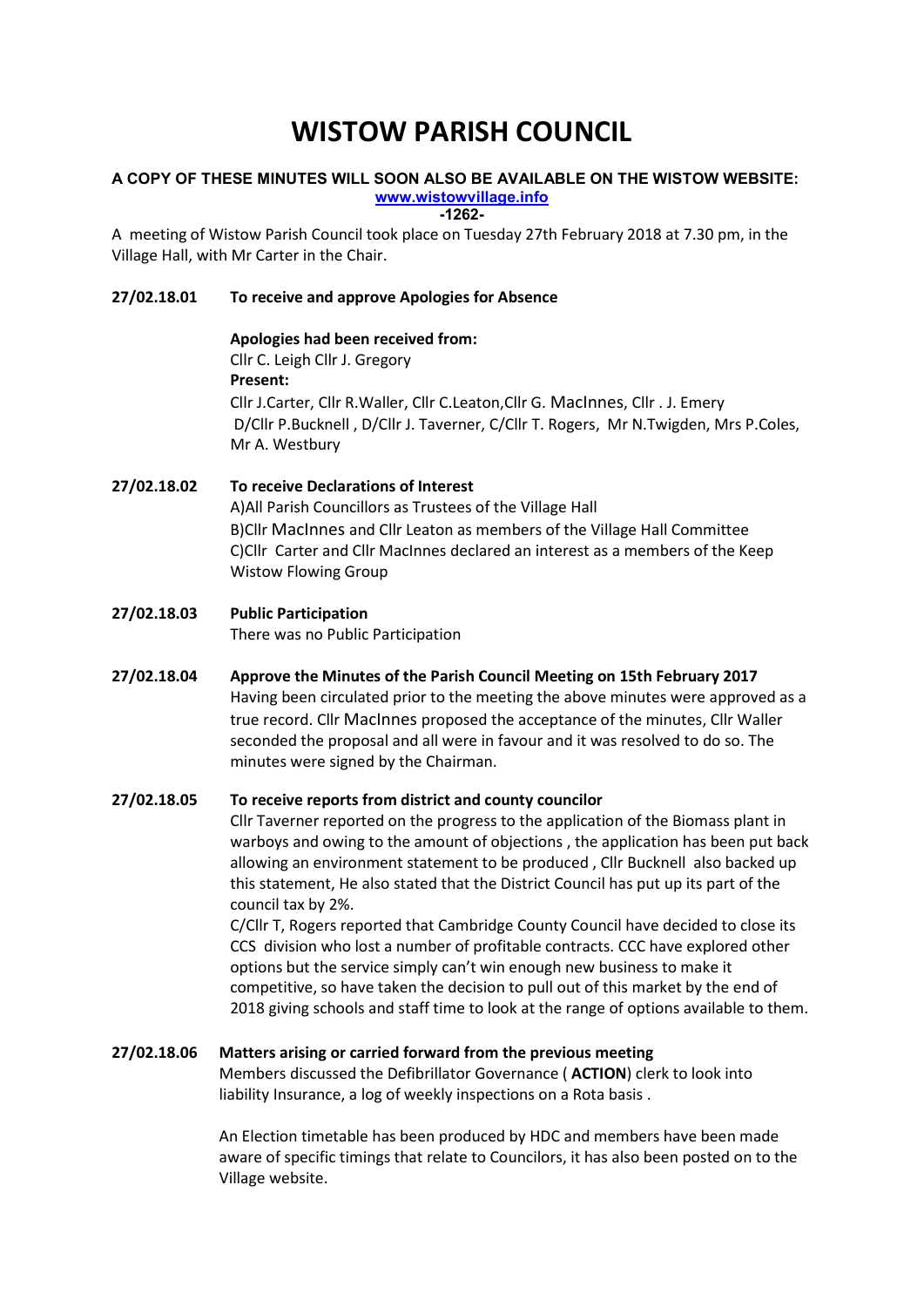#### 27/02.18.07 Notification of planning items

There was no Planning items on the Agenda

#### 27/02.18.08 Finance

To approve accounts for payment: 27th February 2018

| Date     | Ref. No. | Payee                    | <b>Description</b> | Amount  |
|----------|----------|--------------------------|--------------------|---------|
| 27/02/18 | 346      | Clerk                    | Clerks Wages       | £335.00 |
| 27/02/18 | 347      | British Heart Foundation | Defibrillator      | £600.00 |

#### To note income received: 27th February 2018

There was no Income this month

Cllr MacInnes proposed that the accounts be approved for payment. Cllr Leaton seconded the proposal, all were in favour and it was resolved to do so. The chairman signed the list of payments on the agenda, Cllr McInnis countersigned the Payments.

## 27/02.18.09 Traffic, Highways & Road Safety

There was no issues to report from the last meeting

## 27/02.18.10 Village Maintenance

The Road sweeper that was requested has carried out a sweep of the village.

### 27/02.18.11 Correspondence and Communications

An Email received ref the cemetery was responded to by the clerk An email received requesting the Website be updated, the request was dealt with and the website has now been updated.

A Parish forum has been scheduled for Wednesday  $14<sup>th</sup>$  March at Ramsey Town Council at 7.00 pm the clerk will attend.

Capalc EOM will take place on the  $22^{nd}$  March, The Chairman and the clerk will attend.

## Police alerts

Church Street, Wistow – Thieves lifted a garden gate off its hinges and then broke into the garage and a shed at a house on Church Street, Wistow, during the night of Friday 16<sup>th</sup> / Saturday 17<sup>th</sup> February, breaking the padlocks on the doors and then stealing power tools. (Ref CF0091620218)

# 27/02.18.12 To receive verbal reports from Parish Councillors on matters arising from their portfolio responsibilities

Cllr MacInnes reported that the Broadband in the village hall is now operational Cllr Carter asked if any further items need to be posted to the website, it was suggested by members that links to organisations should be updated or added improving engagement with parishioners.

## 27/02.18.13 Monthly Audit

Cllr MacInnes volunteered to be the monthly auditor for March